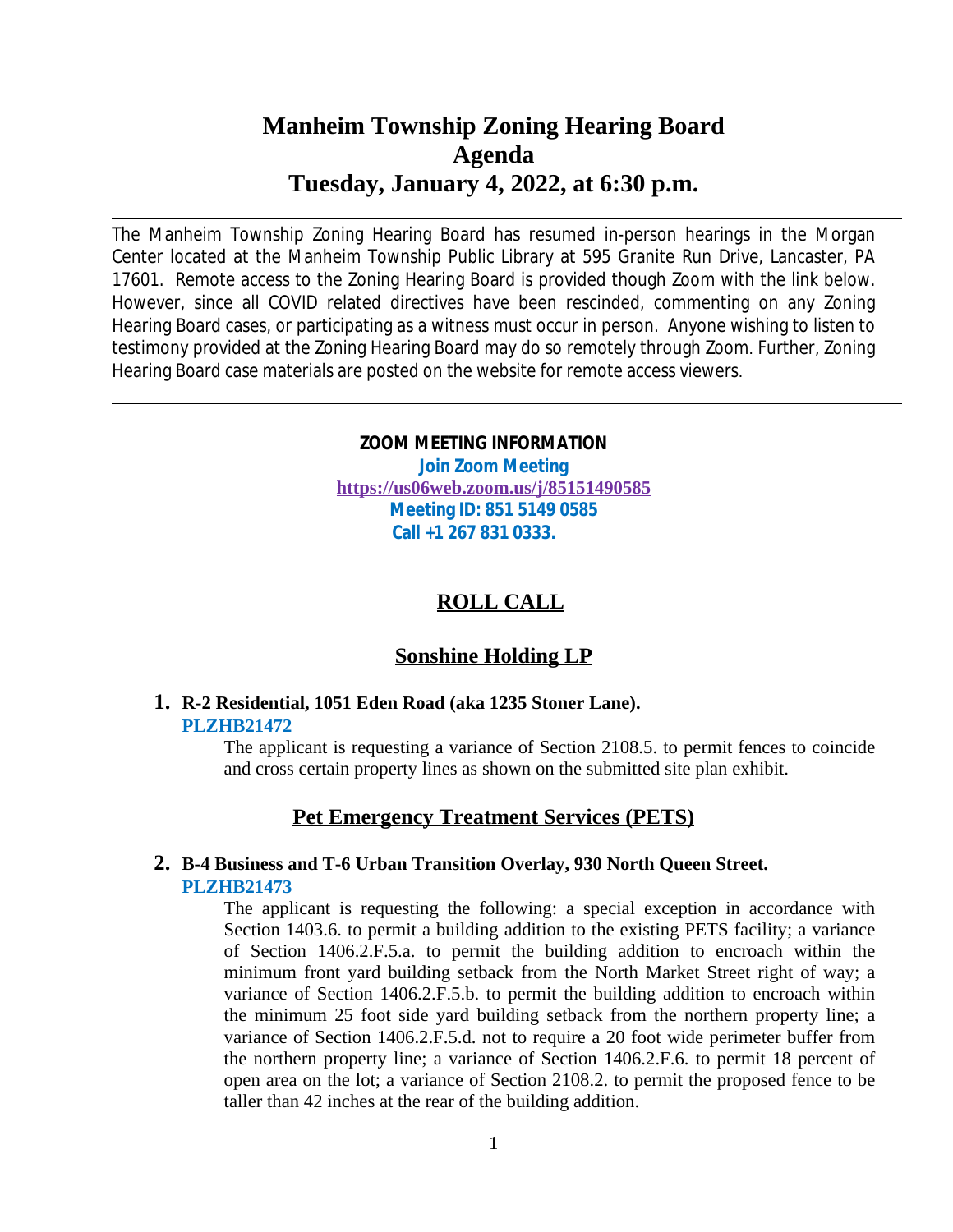## **Chick-fil-A**

#### **3. I-1 Industrial and DA Airport Overlay, 100 West Airport Road. PLZHB21474**

The applicant is requesting the following: a special exception regarding Section 1503.6 and Section 2409.2.C.9. for a restaurant provided there are no drive-thru facilities; a variance of Section 1503.6.and Section 2409.2.C.9. to permit a restaurant with a drive-thru facility; a variance of Section 1505.2.D.5.d. to permit encroachment within the 20-foot perimeter buffer at the southern portion of the site along the proposed drive-thru; a variance of Section 2103.1 to permit the canopy accessory structure height to exceed 10 feet; a variance of Section 2103.3. to permit the canopy accessory structure to be located within the required front yard building setback line; a variance of Section 2409.3.C. to permit the proposed buildings not to be located within the 15-to-25-foot build to line within the Airport Overlay; a variance of Section 2512.2.A. not to provide a 10-foot wide planting strip; a variance of Section 2512.3.A not to provide parking lot screening within 10 foot from the street right of way line; a variance of Section 2512.3.C.3. not to provide a landscape island within the 15 parking spaces in a row along the front edge of the restaurant; a variance of Appendix A.14.3. Design Standard to provide a 5-foot-wide sidewalk instead of the required 10-footwide sidewalk; a variance of Appendix A.16.3. Design Standard not to provide a landscape wall.

### **CHI St. Joseph Children's Health**

#### **4. R-2 Residential and T-1 Overlay, 1834 Lititz Pike. PLZHB21475**

The applicant is requesting the following: a special exception under Section 803.1 for a House of Worship use; a Special Exception under Section 803.2. for an Elementary/Secondary School; a variance of Section 806.2.A.2. for minimum lot area for church use; a variance of Section 806.2.B.2. for minimum lot area for school use; a variance of Section 806.2.A.5.b. for encroachment by existing church use building in the side yard building setback; a variance of Section 806.2.B.5.b. for encroachment by existing school use building in the side yard setback; a variance of Section 2005.4. for parking in front yard setback in the residential zoning district; a variance of Section 2002.2. and Section 2002.10 for required number of parking spaces.

#### **Jeff & Jill Stoltzfoos**

## **5. R-1 Residential, 1544 New Holland Pike**

#### **PLZHB21476**

The applicant is requesting a variance of Section 2103.1. to permit the proposed garden pavilion outbuilding height to exceed 10 feet.